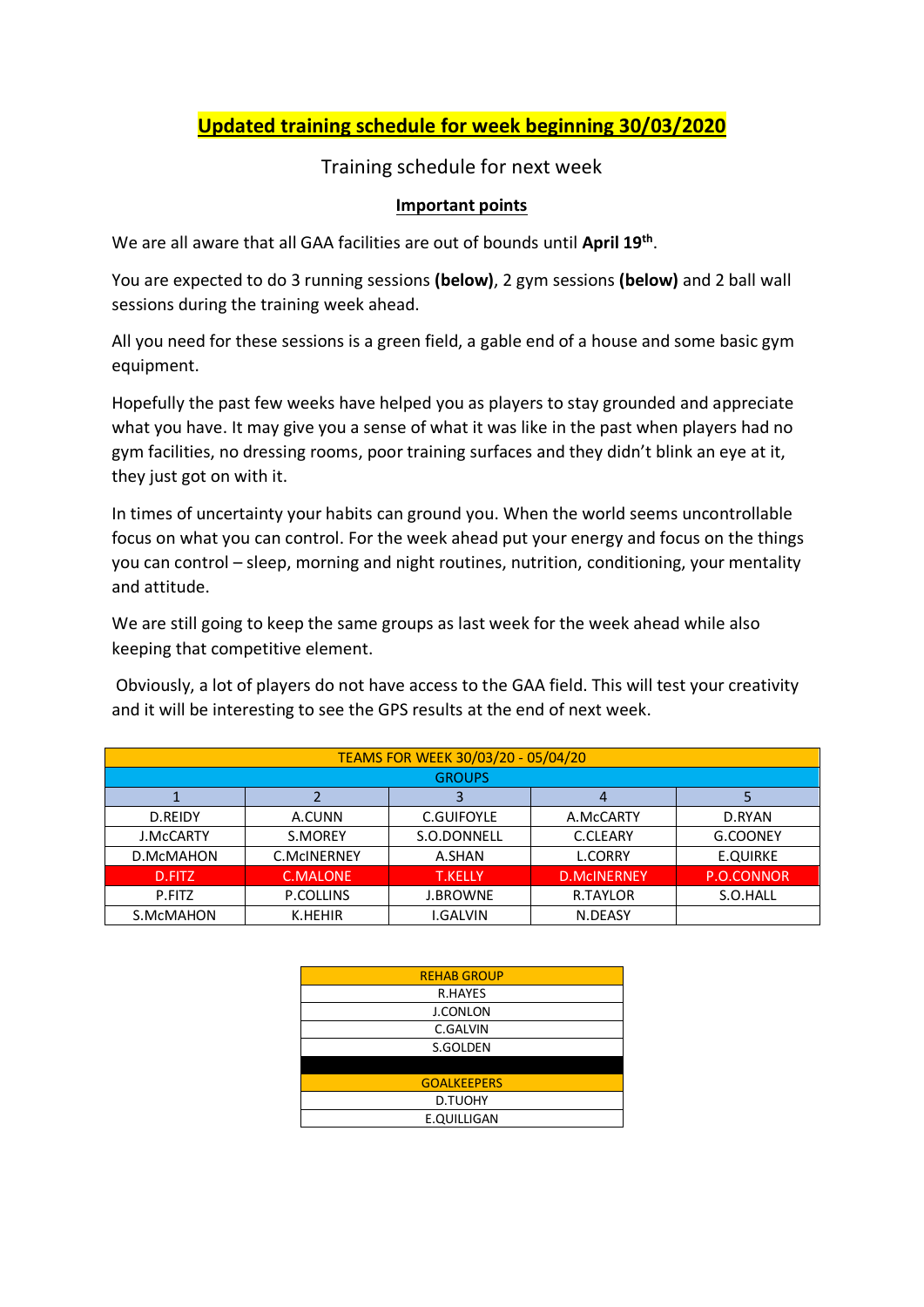## Weekly training schedule

|           |          | Mon        | <b>Tues</b>                     | Wed                         | <b>Thur</b> | Fri                             | Sat   | Sun                                      |
|-----------|----------|------------|---------------------------------|-----------------------------|-------------|---------------------------------|-------|------------------------------------------|
|           |          | 30-Mar     | 31-Mar                          | $1-Apr$                     | $2-Apr$     | $3 - Apr$                       | 4-Apr | 5-Apr                                    |
|           | Time     |            |                                 |                             |             | Individual gym                  |       |                                          |
| <b>AM</b> | Venue    |            | <b>Run session 1</b>            | Individual gym (lower body) |             | (upper body) &                  |       | <b>Run Session 3</b> & wall ball session |
|           | Activity |            |                                 |                             |             | <b>Run session 2</b>            |       |                                          |
|           |          | <b>Rec</b> |                                 |                             | Rec         |                                 | Rec   |                                          |
|           | Time     |            |                                 |                             |             |                                 |       |                                          |
| <b>PM</b> | Venue    |            | Individual ball<br>wall session |                             |             | Individual ball wall<br>session |       |                                          |
|           | Activity |            |                                 |                             |             |                                 |       |                                          |

# Run session 1

- 1. Warm up
- 2. 10x100m 20 secs on/40 secs off
- 3. 2 min recovery
- 4. 10x100m 20 secs on/40 secs off
- 5. 2 min recovery
- 6.  $5x100m 20$  secs on/40 secs off

Total distance = 2500 HSR (m)

# Run session 2

- 1. Warm up
- 2. 15x50m 10 secs on/10secs off
- 3. 2 min recovery
- 4. 10x100m 20 secs on/40 secs off

Total distance = 1750 HSR (m)

#### Run session 3

- 1. Warm up
- 2.  $20x25m 5$  secs on/10 secs off
- 3. 2 min recovery
- 4. 5x100m 20 secs on/40 secs off

Total distance = 1000 HSR (m)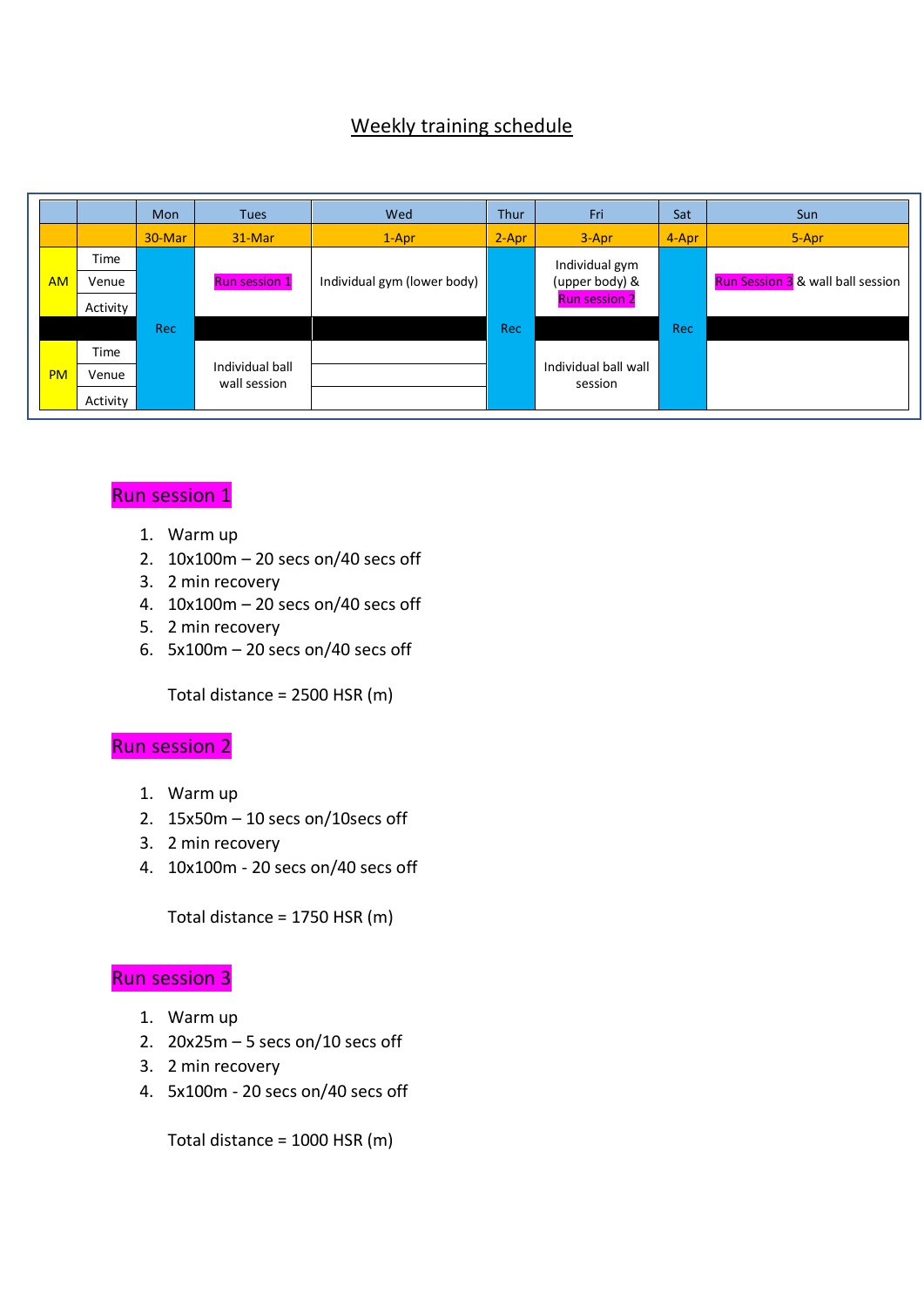#### **Gym sessions**

Lads these are two simple gym sessions for the next few weeks. They are generic sessions. Adjust your weight accordingly so you can complete the relevant sets and reps comfortably. For lower body exercise A1, if you are conducting a deadlift with a normal barbell be careful due to the extra stress that this exercise puts on the lower back. Better to do this with a band if you don't have access to a trap bar.

#### Equipment required

(Any player that needs bands etc let me know asap so I can have them sorted for Sunday)

- Speed bands
- Green resistance band
- Red resistance band
- Blue resistance band
- 5-10 kg d-bells
- Med ball

#### Lower body (Wednesday)

| A1. Trap bar dead lift or band resisted deadlift      | 4x10 reps       |
|-------------------------------------------------------|-----------------|
| A2. Band assisted sissy squat isometric hold          | 4x10 reps       |
| (5 sec on bottom each rep)                            |                 |
| A3. Reactive jump                                     | 4x10 reps       |
|                                                       |                 |
| B1. Rear elevated foot split squat with 5kg over head | $4x10$ reps e/s |
| B2. Band resisted good morning with light D-Bells     | 4x10 reps       |
| <b>B3.</b> Speed band RDL to single leg jump          | 4x10e/s         |
|                                                       |                 |
| C1. Lateral skater jumps                              | 4x8 e/s         |
| C <sub>2</sub> . D-leg elevated glute bridge          | 4x10 reps       |
| C3. Band resisted pogo jumps                          | 4x10 reps       |
|                                                       |                 |
| D1. Band resisted kettlebell/d-bell swing             | 4x10 reps       |
| D2. Resisted broad jump                               | 4x6 rep         |

| Core                    | <b>Hammers</b>                | <b>Finishers</b>             |  |
|-------------------------|-------------------------------|------------------------------|--|
| Russian med ball twists | Glute bridge walk outs        | Resisted green band          |  |
| $3x20$ reps e/s         | 3x10                          | 4x30 secs sprint on the spot |  |
| <b>Back extensions</b>  | Long leg isometric holds (5   | Mini bands various           |  |
| 3x20 reps               | secs holds) 3x6 e/s           | positions 3x40 secs          |  |
|                         | Prone band resisted leg curls |                              |  |
|                         | 3x10                          |                              |  |